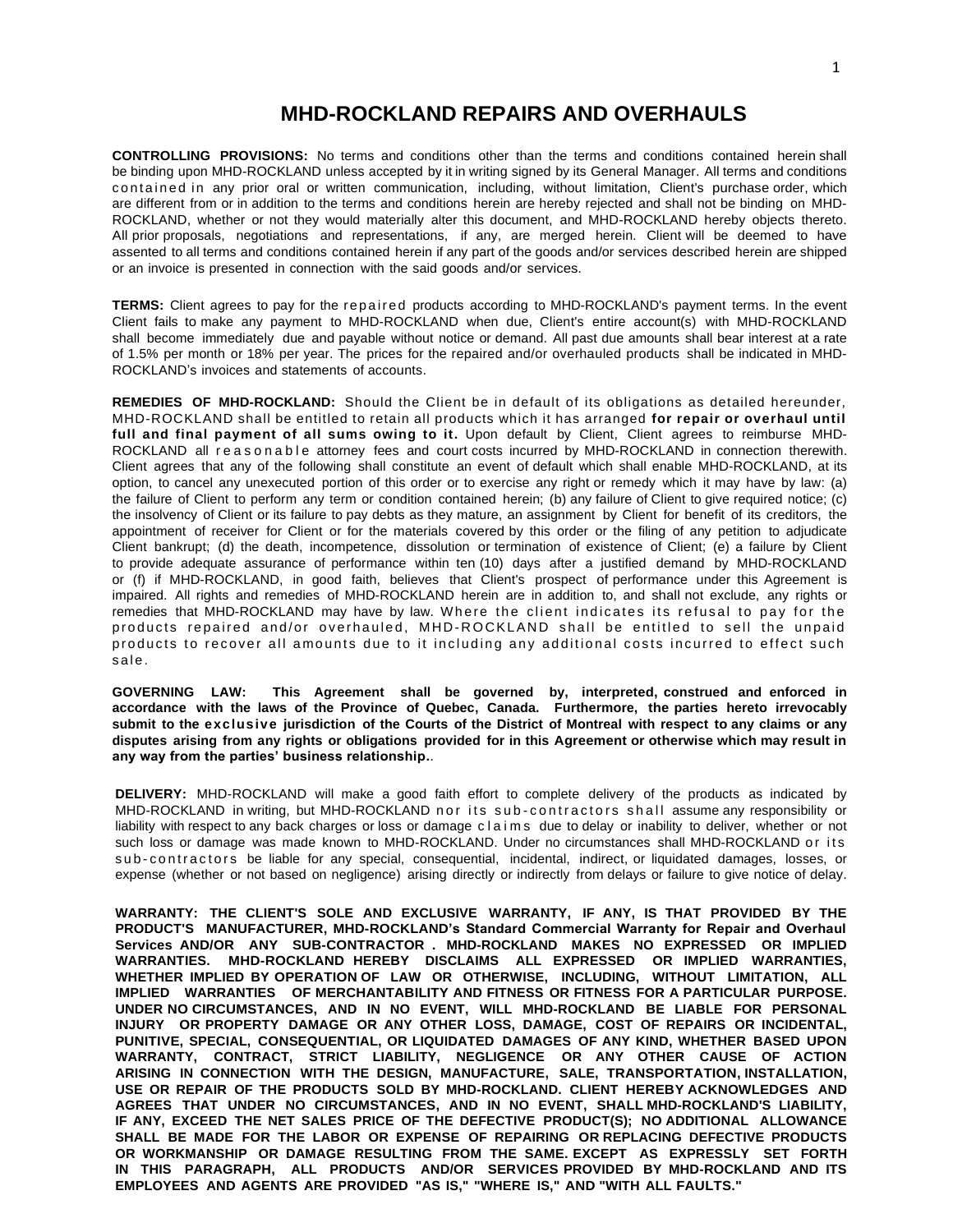**RECOMMENDATIONS BY MHD-ROCKLAND:** Client acknowledges that MHD-ROCKLAND does not make and specifically negates, renounces and disclaims any representations, warranties and/or guaranties of any kind or character, expressed or implied, with respect to (i) the products sold, their use, design, application or operation, their merchantability, their physical condition or their fitness for a particular purpose, (ii) the maintenance or other expenses to be incurred in connection with the products, (iii) the engineering, design, fabrication work or any other work or service (whether gratuitous or for payment) supplied by MHD-ROCKLAND and/or its agents, suppliers and employees or (iv) the accuracy or reliability of any information, designs or documents furnished to Client. MHD-ROCKLAND neither assumes, nor authorizes any person to assume for it, any other obligation in connection with the sale of its products and/or rendering of its services. Any recommendations made by MHD-ROCKLAND concerning the use, design, application or operation of the products shall not be construed as representations or warranties, expressed or implied. Failure by MHD-ROCKLAND to make recommendations or give advice to Client shall not impose any liability upon MHD-ROCKLAND.

**INDEMNIFICATION:** The Client shall at its own expense apply for and obtain any permits and inspections required for the installation and/or use of the products. MHD-ROCKLAND makes no promise or representation that the products or services will conform to any federal, state or local laws ordinances, regulations, codes or standards, except as particularly specified and agreed upon in writing by an authorized representative of MHD-ROCKLAND. MHD-ROCKLAND's products are not for use in or with any nuclear facility unless specifically so stated by MHD-ROCKLAND in writing.MHD-ROCKLAND shall not be responsible for any losses or damages sustained by the Client or any other person as a result of improper installation or misapplication of the products. Client shall defend, indemnify and hold harmless MHD-ROCKLAND and its agents and employees against any loss, damage, claim, suit, liability, judgment or expense (including, without limitation, attorney's fees) arising out of or in connection with any injury, disease or death of persons (including, without limitation, Client's employees and agents) or damage to or loss of any property or the environment, or violation of any applicable laws or regulations resulting from or in connection with the sale, transportation, installation, use, or repair of the products by Client or of the information, designs, services or other work supplied to Client, whether caused by the concurrent and/or contributory negligence of Client, MHD-ROCKLAND, or any of their agents, employees or suppliers. The obligations, indemnities and covenants contained in this paragraph shall survive the consummation or termination of any transaction between the parties..

**INSPECTION AND ACCEPTANCE:** Claims for damage, shortage or errors in shipping must be reported within seven (7)days following delivery to Client. Client shall have seven (7) days from the date Client receives any products to inspect such products and services for defects and nonconformance which are not due to damage, shortage or errors in shipping and notify MHD-ROCKLAND, in writing, of any defects, nonconformance or rejection of such products. After such seven (7) day period, Client shall be deemed to have irrevocably accepted the products, if not previously accepted. After such acceptance, Client shall have no right to reject the products for any reason or to revoke acceptance. Client hereby agrees that such seven (7) day period is a reasonable amount of time for such inspection and revocation. Client shall have no right to order any change or modification to any product or services previously ordered by Client or its representatives or cancel any order without MHD-ROCKLAND's written consent and payment to MHD-ROCKLAND of all charges, expenses, commissions and reasonable profits owed to or incurred by MHD-ROCKLAND. Specially fabricated or ordered items may not be canceled or returned, and no refund will be made. The sole and exclusive remedy for product repairs alleged to be defective in workmanship or material will be the return of the product for remedial works upon written approval of MHD-ROCKLAND. Should MHD-ROCKLAND conclude, at its sole discretion, that the product is not repairable and cannot be remedied, it shall be entitled to cancel the repair order without any liability to MHD-ROCKLAND or the Client unless MHD-ROCKLAND has incurred repair costs and the Client knew or should have known that the Product was not repairable.

**RETURNS:** The return of any product will be evaluated on an individual basis after Client has contacted MHD-ROCKLAND's authorized representative for prior written au thorization. Returns will not be permitted where the repaired product has been modified, rebuilt, reconditioned, repaired, altered or damaged following delivery..

**SHIPMENTS:** All products are shipped F.O.B., point of shipment. Risk of loss shall transfer to the Client upon tender of goods to Client, Client's representative, or common carrier. The cost of any special packing or special handling caused by Client's requirements or requests shall be added to the amount of the order. If Client causes or requests a shipment delay, or if MHD-ROCKLAND ships or delivers the products erroneously as a result of inaccurate, incomplete or misleading information supplied by Client or its agents or employees, storage and all other additional costs and risks shall be borne solely by Client. Claims for products damaged or lost in transit should be made by Client to the carrier, as MHD-ROCKLAND's responsibility ceases upon tender of goods to Client, Client's representative or common carrier.